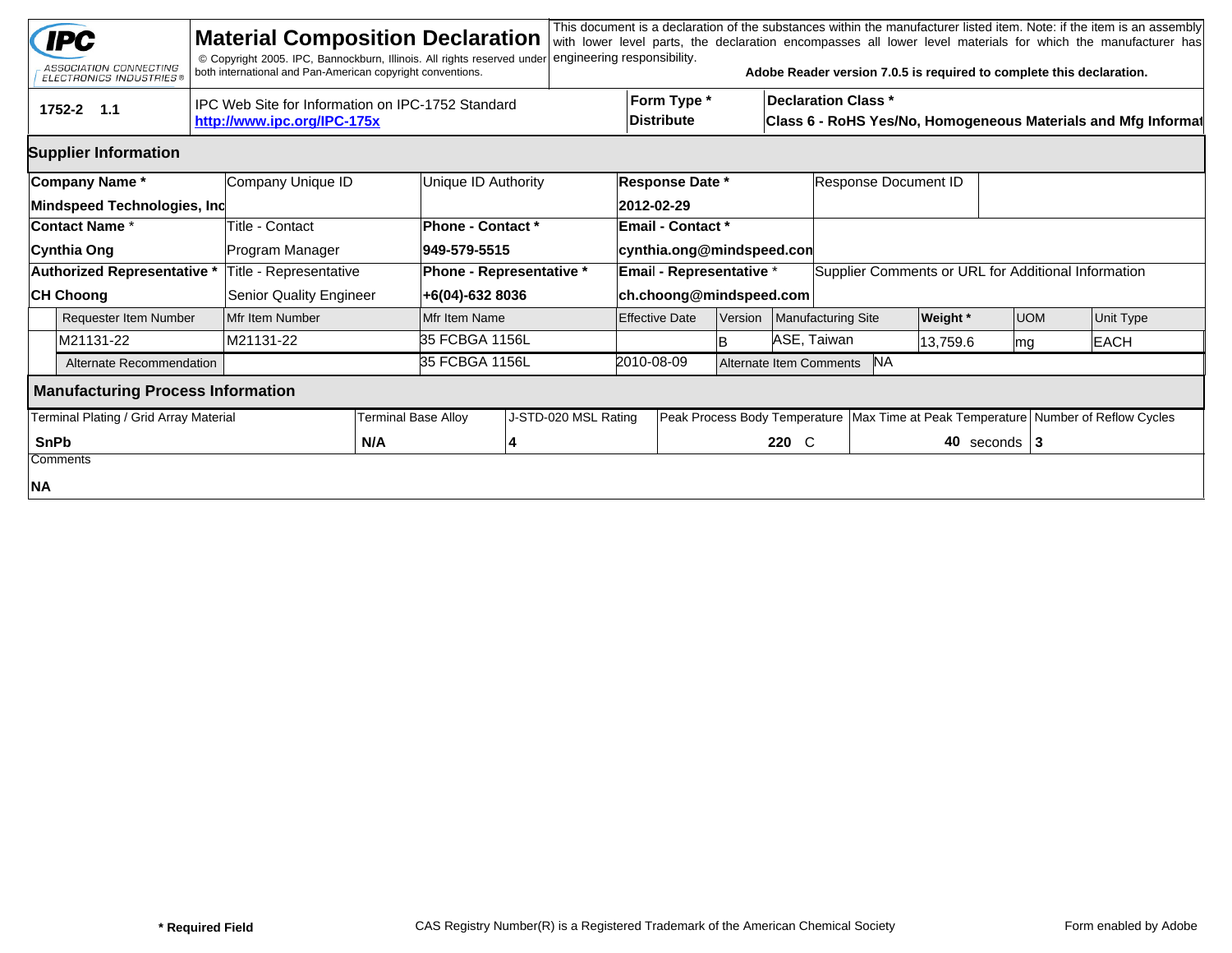| Save the fields in<br>Import fields from a<br><b>Export Data</b><br><b>Import Data</b><br><b>Reset Form</b><br>file into this form<br>this form to a file                                                                                                                                                                                                                                                                                                                                                                                                                                                                                                                                                                                                                                                                                                                                                                                                                                                                                                                                                                                                                                                                                                         |                                | Locked     |
|-------------------------------------------------------------------------------------------------------------------------------------------------------------------------------------------------------------------------------------------------------------------------------------------------------------------------------------------------------------------------------------------------------------------------------------------------------------------------------------------------------------------------------------------------------------------------------------------------------------------------------------------------------------------------------------------------------------------------------------------------------------------------------------------------------------------------------------------------------------------------------------------------------------------------------------------------------------------------------------------------------------------------------------------------------------------------------------------------------------------------------------------------------------------------------------------------------------------------------------------------------------------|--------------------------------|------------|
| <b>RoHS Material Composition Declaration</b>                                                                                                                                                                                                                                                                                                                                                                                                                                                                                                                                                                                                                                                                                                                                                                                                                                                                                                                                                                                                                                                                                                                                                                                                                      | <b>Declaration Type *</b>      | Simplified |
| RoHS Definition: Quantity limit of 0.1% by mass (1000 PPM) in homogeneous material for: Lead (Pb), Mercury, Hexavalent Chromium, Polybrominated Biphenyls (PBB),<br><b>RoHS Directive</b><br>Polybrominated Diphenyl Ethers (PBDE) and quantity limit of 0.01% by mass (100 PPM) of homogeneous material for Cadmium<br>2002/95/EC                                                                                                                                                                                                                                                                                                                                                                                                                                                                                                                                                                                                                                                                                                                                                                                                                                                                                                                                |                                |            |
| Supplier certifies that it gathered the information it provides in this form concerning RoHS restrictive substances using appropriate methods to ensure its accuracy and that such information is true and correct to the best<br>that Supplier completes this form. Supplier acknowledges that Company will rely on this certification in determining the compliance of its products with European Union member state laws that implement the RoHS Directive. C<br>Supplier may have relied on information provided by others in completing this form, and that Supplier may not have independently verified such information. However, in situations where Supplier has not independently verifi<br>Supplier agrees that, at a minimum, its suppliers have provided certifications regarding their contributions to the part, and those certifications are at least as comprehensive as the certification in this paragraph. If th<br>written agreement with respect to the identified part, the terms and conditions of that agreement, including any warranty rights and or remedies provided as part of that agreement, will be the sole and exclusive source of<br>remedies for issues that arise regarding information the Supplier provides in this form. |                                |            |
| 3 - Item(s) does not contain RoHS restricted substances per the definition above except for lead in solders and selected exemptions, if any<br><b>RoHS Declaration</b>                                                                                                                                                                                                                                                                                                                                                                                                                                                                                                                                                                                                                                                                                                                                                                                                                                                                                                                                                                                                                                                                                            | Supplier Acceptance * Accepted |            |
| Exemptions: If the declared item does not contain RoHS restricted substances per the definition above except for defined RoHS exemptions, then select the corresponding response in the RoHS Declaration<br>above and choose all applicable exemptions.                                                                                                                                                                                                                                                                                                                                                                                                                                                                                                                                                                                                                                                                                                                                                                                                                                                                                                                                                                                                           |                                |            |
| <b>Exemption List Version</b><br>EL-2006/690/EC                                                                                                                                                                                                                                                                                                                                                                                                                                                                                                                                                                                                                                                                                                                                                                                                                                                                                                                                                                                                                                                                                                                                                                                                                   |                                |            |
| 15. Lead in solders to complete a viable electrical connection between semiconductor die and carrier within integrated circuit Flip Chip packages.                                                                                                                                                                                                                                                                                                                                                                                                                                                                                                                                                                                                                                                                                                                                                                                                                                                                                                                                                                                                                                                                                                                |                                |            |
| 7b. Lead in solders for servers, storage and storage array systems, network infrastructure equipment for switching, signalling, transmission as well as network management for telecommunications.                                                                                                                                                                                                                                                                                                                                                                                                                                                                                                                                                                                                                                                                                                                                                                                                                                                                                                                                                                                                                                                                |                                |            |

| <b>Declaration Signature</b>                                                                                                                                                                                                                                                                                         |
|----------------------------------------------------------------------------------------------------------------------------------------------------------------------------------------------------------------------------------------------------------------------------------------------------------------------|
| Instructions: Complete all of the required fields on all pages of this form. Select the "Accepted" on the Supplier Acceptance drop-down. This will display the signature area. Digitally sign<br>the declaration (if required by the Requester) and click on Submit Form to have the form returned to the Requester. |
| Digitally signed by Cynthia Ong                                                                                                                                                                                                                                                                                      |

| Supplier Digital Signature Cynthia<br>Ond | cal IS oaMindspeed Technologies Inc. emailacynthia<br>$DN:$ cn=C<br>nthia Onn c<br>e: 2012.03.07 15:24:10 -08'00 |  |
|-------------------------------------------|------------------------------------------------------------------------------------------------------------------|--|
|-------------------------------------------|------------------------------------------------------------------------------------------------------------------|--|

 $\Gamma$ 

h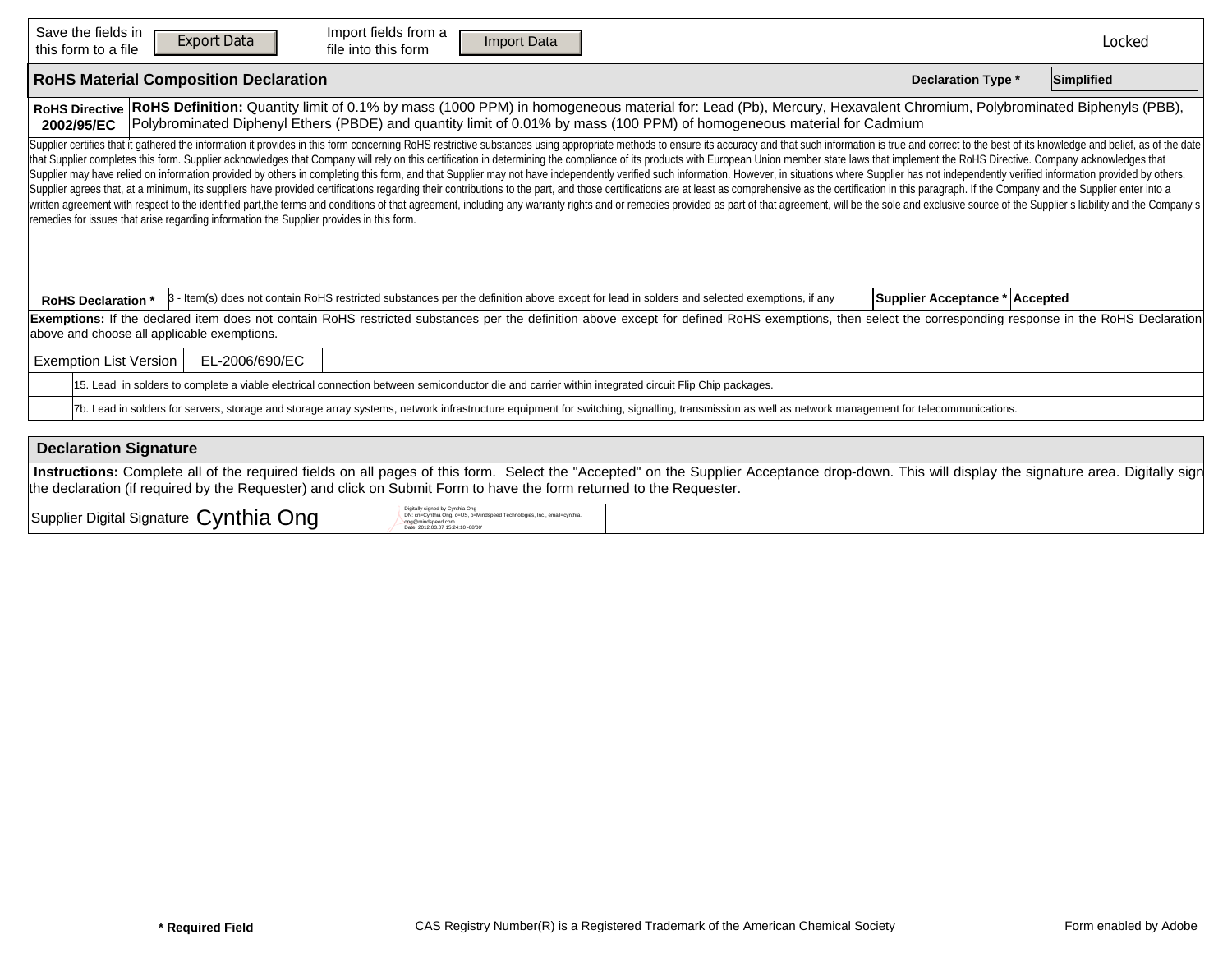## **Homogeneous Material Composition Declaration for Electronic Products**

SubItem Instructions: The presence of any JIG Level A or B substances must be declared. [1] indicate the subpart in which the substance is located, [2] provide a description of the homogeneous material [3], enter the weight of the homogeneous material.

Substance Instructions: [A] select the Level (JIG A, JIG B, Requester or Supplier) [B] select the substance category (JIG or Requester) or enter a value (Supplier). [C] select the substance (JIG) or enter the substance and CAS (Other). [D] select a RoHS exemption, if applicable [E] enter the weight of the substance or the PPM concentration [F] Optionally enter the positive (+) and negative (-) tolerance in percent (Note: percent tolerance values are expected to cover a 3 sigma range of distribution unless otherwise noted).

Line Functions: +I Inserts a New Item /SubItem +M Inserts a new Material +C Inserts a new Substance Category +S Inserts a new Substance - Deletes the element line

| Item/SubItem |           | Homogeneous     | Weight      | Unit of |                                  | Level | <b>Substance Category</b>   | <b>Substance</b>                   | <b>CAS</b>           |                                   | Exempt   Weight                  | Unit of | Tolerance |                      | <b>PPM</b> |  |
|--------------|-----------|-----------------|-------------|---------|----------------------------------|-------|-----------------------------|------------------------------------|----------------------|-----------------------------------|----------------------------------|---------|-----------|----------------------|------------|--|
|              | Name      | <b>Material</b> |             | Measure |                                  |       |                             |                                    |                      |                                   |                                  | Measure |           | $\ddot{\phantom{1}}$ |            |  |
|              | M21131-22 | Solder ball     | 1,017.25 mg |         |                                  | ΙA    | <b>Lead/Lead Compound</b>   | <b>Pb</b>                          | 7439-92-1            | ▾╽                                | 376.3825mg                       |         |           |                      | 369,99     |  |
|              |           |                 |             |         | $ {\bf \cdot }{\bf c} $ c<br>⊦d∣ |       | <b>GROUP-C</b>              | <b>Sn</b>                          | 7440-31-5            | $\blacktriangledown$              | 640.8675mg                       |         |           |                      | 629,99     |  |
|              |           | +M-MUnderfill   | 42          | mg      |                                  | lc.   | <b>GROUP-C</b>              | Amine type accelerator Trade Secre |                      |                                   | $\mathbf{I}_{2.1}$               | mg      |           |                      | 49,999     |  |
|              |           |                 |             |         | ⊦d∣<br>-c c                      |       | <b>GROUP-C</b>              | Carbon black                       | 1333-86-4            | $\overline{\phantom{0}}$          | 0.42                             | mg      |           |                      | 9,999.9    |  |
|              |           |                 |             |         | -c c<br>⊦Cl                      |       | <b>GROUP-C</b>              | Bisphenol A type liquid 25068-38-6 |                      | $\blacktriangledown$              | 1.26                             | mg      |           |                      | 29,999     |  |
|              |           |                 |             |         | -c c<br>⊦Cl                      |       | <b>GROUP-C</b>              | <b>Additives</b>                   | Trade Secre          |                                   | $\mathbf{ \cdot}$  2.1           | mg      |           |                      | 49,999     |  |
|              |           |                 |             |         | -c c<br>۰cl                      |       | <b>GROUP-C</b>              | <b>Phenolic resin</b>              | 9003-35-4            |                                   | $\mathbf{I}$ 8.4                 | mg      |           |                      | 199,99     |  |
|              |           |                 |             |         | -c c<br>۰cl                      |       | <b>GROUP-C</b>              | Bisphenol F type liquid 9003-36-5  |                      |                                   | $\mathbf{F}$ 8.4                 | mg      |           |                      | 199,99     |  |
|              |           |                 |             |         | +c <b> </b> -c  <sub>c</sub>     |       | <b>GROUP-C</b>              | Silicon dioxide                    | 60676-86-0           | $\blacktriangledown$              | 19.32                            | mg      |           |                      | 459,99     |  |
|              |           | +M-MHeatslug    | 9,697       | mg      |                                  | lc    | <b>GROUP-C</b>              | Copper                             | 7440-50-8            |                                   | $\blacktriangledown$ 9,633.96 mg |         |           |                      | 993,49     |  |
|              |           |                 |             |         | $-c c $<br>⊦c∥                   |       | <b>GROUP-C</b>              | Chrome                             | Trade Secrel         | $\left  \rule{0pt}{10pt} \right.$ | 4.8485                           | mg      |           |                      | 500        |  |
|              |           |                 |             |         | $+C$ -C $B$                      |       | Nickel/Nickel Compou        | Nickel                             | 7440-02-0            | $\left  \rule{0pt}{10pt} \right.$ | 58.182                           | mg      |           |                      | 4,228.4    |  |
|              |           | +M-MSubstrate   | 14.78       | mg      |                                  | lc.   | <b>GROUP-C</b>              | Talc                               | 14807-96-6           | $\left  \rule{0pt}{10pt} \right.$ | 10                               | mg      |           |                      | 676,58     |  |
|              |           |                 |             |         | +c∥-c  <sub>c</sub>              |       | <b>GROUP-C</b>              | Calcium oxide                      | 1305-78-8            | $\left  \rule{0pt}{10pt} \right.$ | 151                              | mg      |           |                      | 10,216     |  |
|              |           |                 |             |         | $-c c $<br>۰cl                   |       | <b>GROUP-C</b>              | ∣Cu                                | 7440-50-8            | $\vert \textbf{v} \vert$          | 1,171                            | mg      |           |                      | 79,228     |  |
|              |           |                 |             |         | -c c<br>۰cl                      |       | <b>GROUP-C</b>              | <b>Alumina</b>                     | 1344-28-1            | $\mathbf{r}$                      | 95                               | mg      |           |                      | 6,427,6    |  |
|              |           |                 |             |         | -c c<br>۰cl                      |       | <b>GROUP-C</b>              | Magnesium oxide                    | 1309-48-4            | $\left  \cdot \right $            | 38                               | mg      |           |                      | 2,571,     |  |
|              |           |                 |             |         | -c в<br>۰cl                      |       | Antimony/Antimony C         | Antimony trioxide                  | 1309-64-4            | $\left  \mathbf{v} \right $       | 22                               | mg      |           |                      | 1,598.8    |  |
|              |           |                 |             |         | -c в<br>۰cl                      |       | <b>Arsenic/Arsenic Comr</b> | Arsenic                            | 7440-38-2            | $\left  \cdot \right $            | 0.1                              | mg      |           |                      | 7.2676     |  |
|              |           |                 |             |         | ۲Cl<br>-c c                      |       | <b>GROUP-C</b>              | Silver                             | 7440-22-4            | $\left  \mathbf{v} \right $       |                                  | mg      |           |                      | 67,658     |  |
|              |           |                 |             |         | ١Cl<br>-c c                      |       | <b>GROUP-C</b>              | <b>Brome compounds</b>             | <b>Trade Secre</b> ∥ | $\left  \bullet \right $          | 72                               | mg      |           |                      | 4,871,4    |  |
|              |           |                 |             |         | ۲Cl<br>-c c                      |       | <b>GROUP-C</b>              | <b>Sn</b>                          | 7440-31-5            | $\left  \cdot \right $            | 47                               | mg      |           |                      | 3,179,9    |  |
|              |           |                 |             |         | -c в<br>⊦c∥                      |       | <b>Bismuth/Bismuth Con</b>  | Bismuth                            | 7440-69-9            |                                   | $\overline{\mathbf{F}}$ 5        | mg      |           |                      | 363.38     |  |